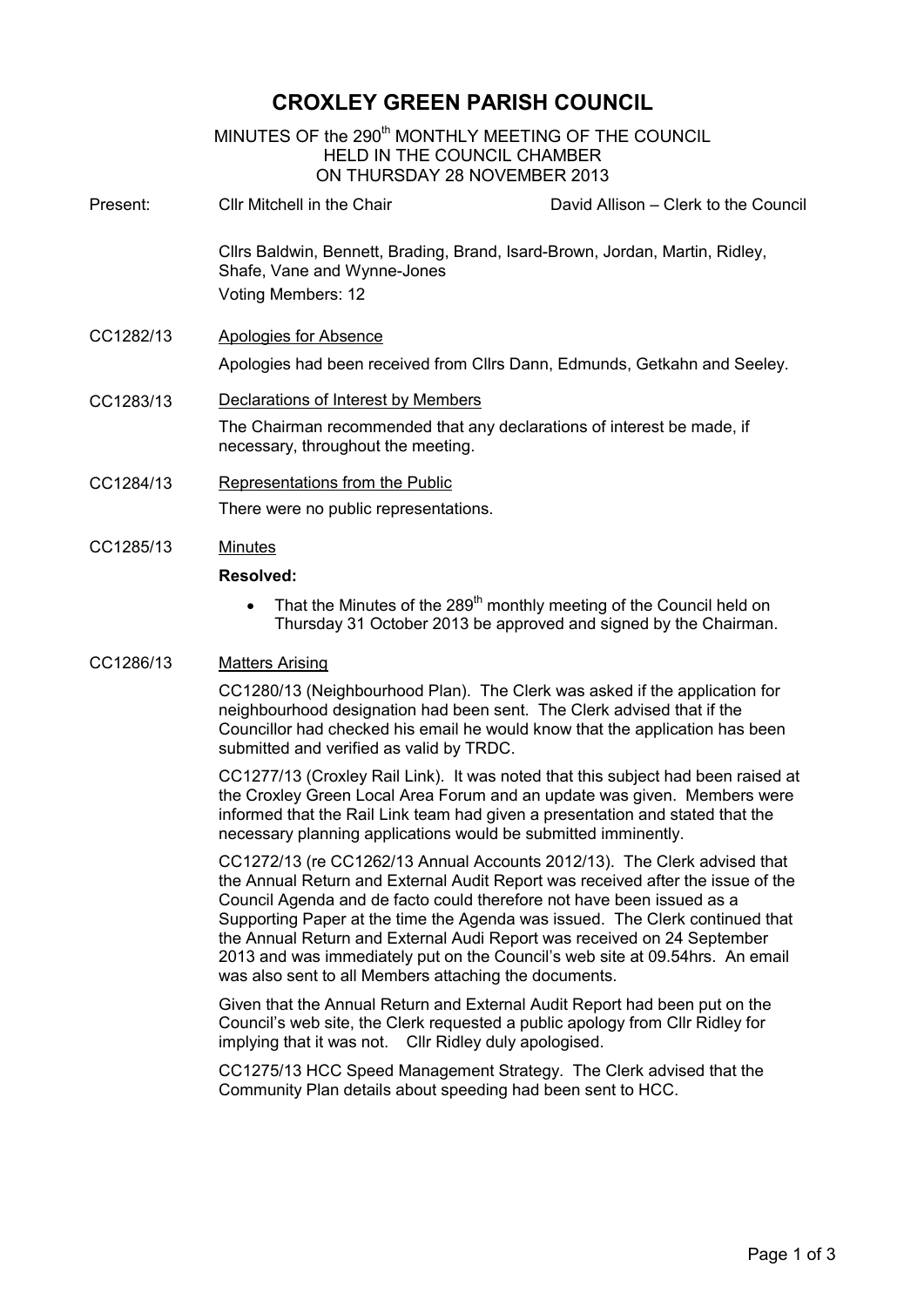### CC1287/13 Committee Reports

- CC1287.1/13 Environment and Amenity Committee Tuesday 1 October 2013 It was noted that the Environment and Amenity Committee meeting scheduled for 1 October was cancelled.
- CC1287.2/13 Planning and Development Committee held on Wednesday 16 October and 2 October 2013

#### **Resolved:**

• That the Minutes of the Planning and Development Committee held on Wednesday 16 October 2013 be adopted as a report of the meeting and it was noted that the meeting scheduled for 2 October 2013 was cancelled.

CC1287.3/13 Any matters arising There were no matters arising.

- CC1287.4/13 Finance and Administration Committee held Thursday 10 October 2013 **Resolved:** 
	- That the Minutes of the Finance and Administration Committee held on Thursday, 10 October 2013 be adopted as a report of the meeting.
- CC1287.5/13 Any matters arising

FA933/13 (S137 Grant Application from Croxley Green Guild of Sport). The Clerk was asked whether any invoices had been received to which the Clerk replied that to date two invoices had been received.

#### CC1288/13 Budget 2014/15

The Chairman introduced this item and asked the Clerk to elaborate. The Clerk reminded Members that the cut off date for budget submissions was Friday 6 December. The Clerk continued that at the present time no information was available as to whether any Grant will be forthcoming from Three Rivers District Council as a result of the re-organising of Tax Benefits by HMG. Accordingly and taking account of input into the budget of items which have already been submitted the draft Precept was showing as £261,267 which is £13,024 higher than the current years Precept – it was noted that the Grant from TRDC this year was £14,000.

Cllr Bennett then made a non-pecuniary declaration of interest in respect of the budget item for Subscriptions which included Membership of the Croxley Green Society of which he was treasurer. Cllr Bennett stated that the current budget schedule includes under the heading of Subscriptions (Account Code 4024/102) an item of £5,500 for the subscription to the Croxley Green Society. He continued that this related to assisting with the funding of the Revels and Crocfest which until the annual subscription had been done by the Council by way of S137 Grant Applications. It was also pointed out that the subscription fee also included the costs of the portaloos which had also been directly funded by the Parish Council. Cllr Bennett requested that as this matter is likely to be discussed again under Budgets that should any Member wish for specific information to be available for that discussion he be advised accordingly.

A question was raised about the annual accounts for the Society and it was pointed out that the Clerk has a copy of the most up to date accounts for the year ending 31 December 2102. The Clerk advised that a copy of the Accounts will be circulated with the next Budget Schedule.

Cllr Bennett stated that the Society was a non-profit making organisation and is